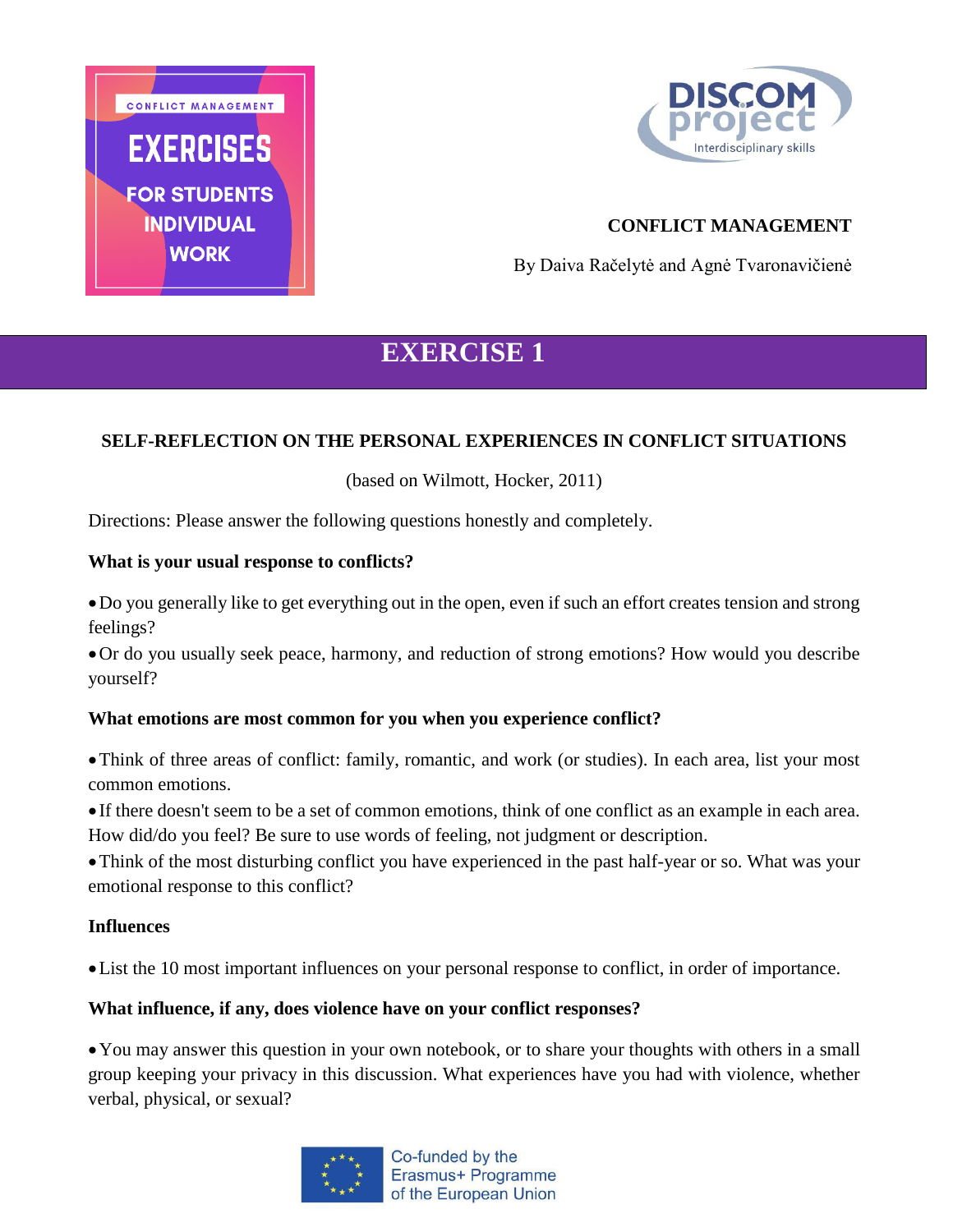The important issue is to begin to think about the influence of violence on your life. If you did not experience violence directly, what experiences that others had have influenced you? How such experience influences your conflict behaviour?

## **WHICH CONFLICT STYLE IS MOST EFFECTIVE?**

It is important to be familiar with the results of conflict style studies and to know when these strategies are the most effective. General suggestions of Thomas and Kilmann (2010), based empirical study:

**Accommodating** is especially useful and effective:

• When person realizes that he/she is wrong – to allow a better solution to be considered, to learn from others, and to show that one is reasonable

• When issue is much more important to other person – to satisfy the needs of others and as goodwill gesture to maintain a cooperative relationship

- When person wants to build up social credits for later issues that are important to him/her
- When preserving harmony and avoiding disruption are especially important
- When person want to help others to develop by allowing them to experiment and learn from their mistakes.

## **Competing** is useful and effective:

- When quick, decisive action is vital.
- On important issues when unpopular courses of action need implementing for example, enforcing unpopular rules, discipline.
- On issues vital to person welfare and when he /she is sure in being right.
- When person needs to protect himself/herself from people who take advantage on non-competitive behaviour.

Compromising is useful and effective:

- When goals are moderately important but not worth the effort or the potential disruption in more assertive strategies.
- When two opponents with equal power are strongly committed to mutually exclusive goals.
- When person wants to achieve a temporary settlement of a complex issue.
- When person needs to arrive at an expedient solution under time pressure.
- As a backup strategy when collaboration or competition fails.

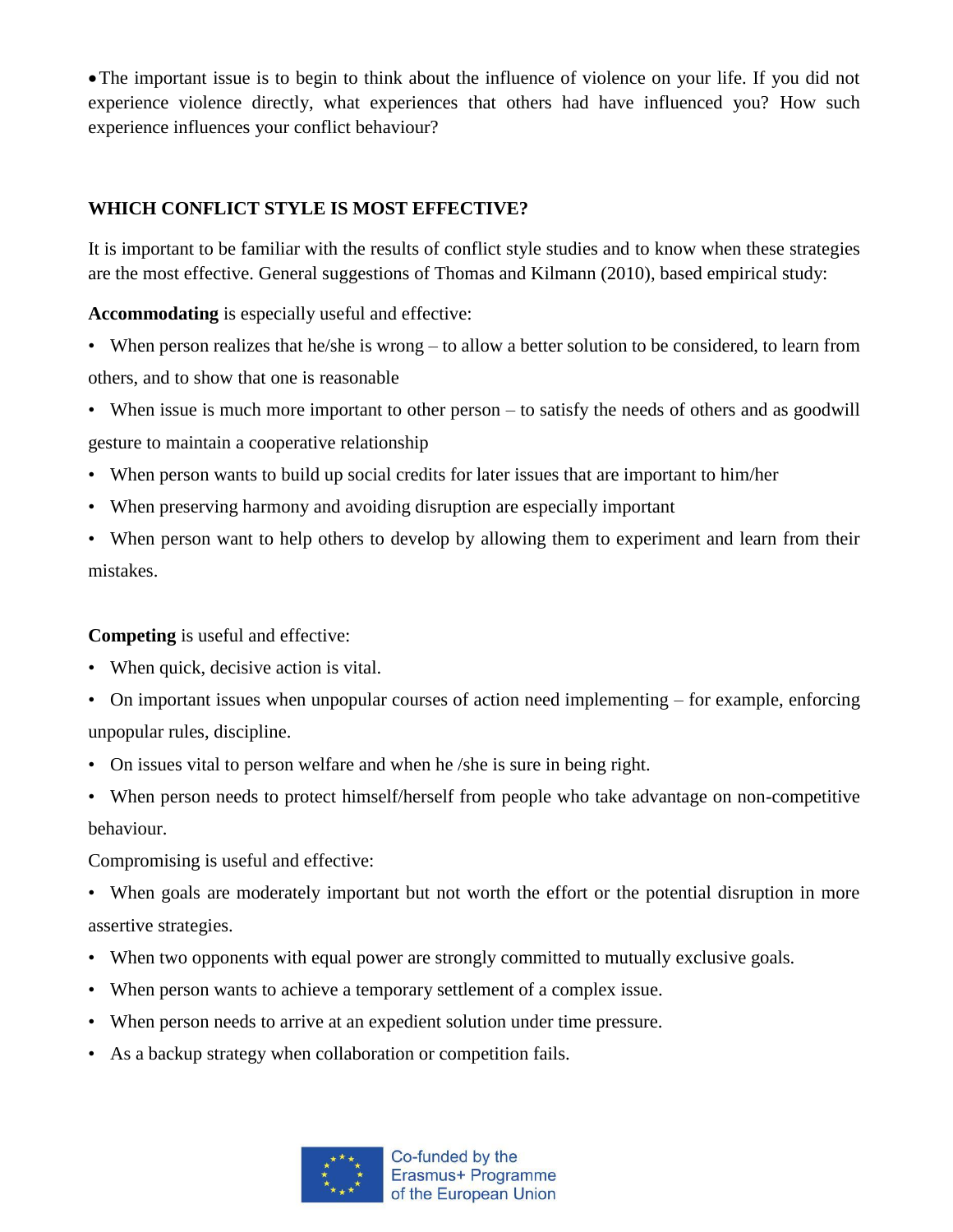**Avoiding** is useful and effective:

- When an issue is unimportant or when other, more important issues are pressing.
- When person perceives no chance of satisfying his/her concerns- when he/she has low power or he/she is frustrated by something that would be very difficult to change.
- When the potential costs of confronting a conflict overweigh the benefits of its resolution.
- When person needs to let people cool down to reduce tensions to a productive level and to regain perspective and composure.
- When gathering more information outweighs the advantages of an immediate decision.
- When others can resolve the issue more effectively.
- When the issue seems tangential or symptomatic of another, more basic issue.

## **Collaborating** is useful and effective:

- When person needs to find an integrative solution and the concerns of both parties are too important to be compromised.
- When person's objective is to learn and person wishes to test his/her assumptions and understand others' views.
- When person wants to merge insights from people with different perspectives on a problem.
- When person wants to gain commitment by incorporating others' concerns into a consensual decision.
- When person needs to work through hard feelings that have been interfering with a interpersonal relationship.

# **EXERCISE 2**

# **USING AUTHORITY AND CREATIVITY IN CONFLICT MANAGEMENT**

Think about a time when you used a creative solution to resolve a conflict. Briefly describe the conflict and your solution. Then do the same regarding a conflict when you simply used power.

\_\_\_\_\_\_\_\_\_\_\_\_\_\_\_\_\_\_\_\_\_\_\_\_\_\_\_\_\_\_\_\_\_\_\_\_\_\_\_\_\_\_\_\_\_\_\_\_\_\_\_\_\_\_\_\_\_\_\_\_\_\_\_\_\_\_\_\_\_\_\_\_\_\_\_\_\_\_\_\_\_\_ \_\_\_\_\_\_\_\_\_\_\_\_\_\_\_\_\_\_\_\_\_\_\_\_\_\_\_\_\_\_\_\_\_\_\_\_\_\_\_\_\_\_\_\_\_\_\_\_\_\_\_\_\_\_\_\_\_\_\_\_\_\_\_\_\_\_\_\_\_\_\_\_\_\_\_\_\_\_\_\_\_\_ \_\_\_\_\_\_\_\_\_\_\_\_\_\_\_\_\_\_\_\_\_\_\_\_\_\_\_\_\_\_\_\_\_\_\_\_\_\_\_\_\_\_\_\_\_\_\_\_\_\_\_\_\_\_\_\_\_\_\_\_\_\_\_\_\_\_\_\_\_\_\_\_\_\_\_\_\_\_\_\_\_\_ \_\_\_\_\_\_\_\_\_\_\_\_\_\_\_\_\_\_\_\_\_\_\_\_\_\_\_\_\_\_\_\_\_\_\_\_\_\_\_\_\_\_\_\_\_\_\_\_\_\_\_\_\_\_\_\_\_\_\_\_\_\_\_\_\_\_\_\_\_\_\_\_\_\_\_\_\_\_\_\_\_\_ \_\_\_\_\_\_\_\_\_\_\_\_\_\_\_\_\_\_\_\_\_\_\_\_\_\_\_\_\_\_\_\_\_\_\_\_\_\_\_\_\_\_\_\_\_\_\_\_\_\_\_\_\_\_\_\_\_\_\_\_\_\_\_\_\_\_\_\_\_\_\_\_\_\_\_\_\_\_\_\_\_\_ \_\_\_\_\_\_\_\_\_\_\_\_\_\_\_\_\_\_\_\_\_\_\_\_\_\_\_\_\_\_\_\_\_\_\_\_\_\_\_\_\_\_\_\_\_\_\_\_\_\_\_\_\_\_\_\_\_\_\_\_\_\_\_\_\_\_\_\_\_\_\_\_\_\_\_\_\_\_\_\_\_\_ \_\_\_\_\_\_\_\_\_\_\_\_\_\_\_\_\_\_\_\_\_\_\_\_\_\_\_\_\_\_\_\_\_\_\_\_\_\_\_\_\_\_\_\_\_\_\_\_\_\_\_\_\_\_\_\_\_\_\_\_\_\_\_\_\_\_\_\_\_\_\_\_\_\_\_\_\_\_\_\_\_\_ \_\_\_\_\_\_\_\_\_\_\_\_\_\_\_\_\_\_\_\_\_\_\_\_\_\_\_\_\_\_\_\_\_\_\_\_\_\_\_\_\_\_\_\_\_\_\_\_\_\_\_\_\_\_\_\_\_\_\_\_\_\_\_\_\_\_\_\_\_\_\_\_\_\_\_\_\_\_\_\_\_\_

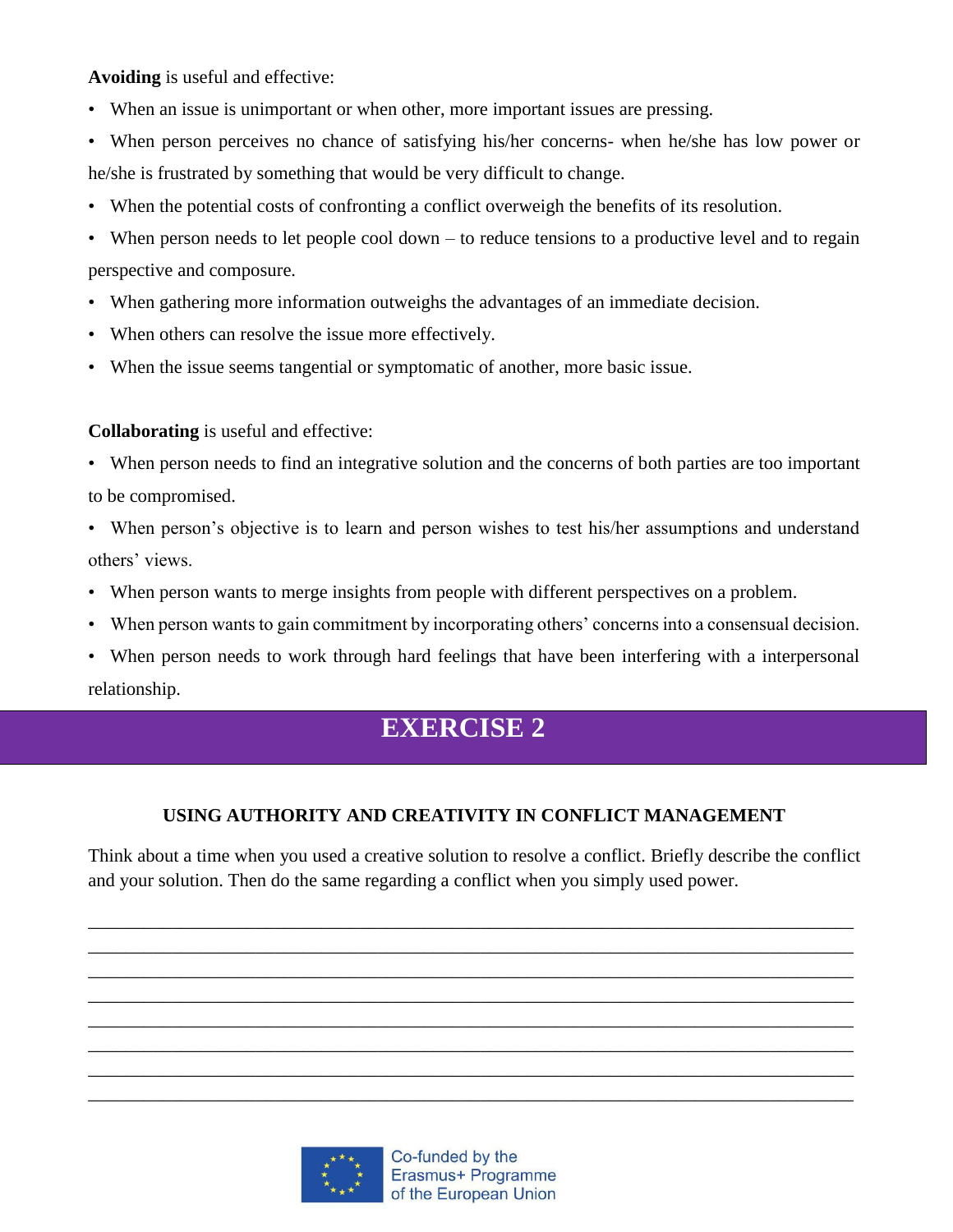## **General Observations and Guidelines for Using Authority and Creativity**

There are two major variables conflict competent individuals can use to distinguish among the types of conflict situations within their organizations: the organizational relationship of the participants and the degree to which the person is involved in the conflict. In addition, they can use two basic tools in managing conflict: authority (direct power) and creativity.

The following guidelines should be helpful in deciding how to approach conflict:

- In conflict involving peers, superiors, or both, individuals should usually rely on creativity rather than on authority. Collaboration can be efficient strategy in such kind of conflicts.
- In conflict involving subordinates only, individuals may rely more on their own authority, use competing style, even though creativity and collaborative problem solving may still be the best way to manage conflict.
- In conflict in which their level of authority is medium to low, individuals should avoid a high level of involvement (if they have such possibility), particularly if the situation involves their superiors.

# **EXERCISE 3**

# **SELF-SCORE CONFLICT MANAGEMENT STYLE TEST**

Think of two different contexts where you have conflicts or disagreements with someone you study, work, or live (A and B). Then, according to the following scale, fill in your scores for situations and person A, and situations and person B. For each statement you will have two scores.

## **1 – never 2 – seldom 3 – sometimes 4 – often 5 – always**

## **Person A/Person B**

- 1.  $\Box$  I avoid open discussion of my differences with the other.
- 2.  $\Box$  I use my authority to make decision in my favour.
- 3.  $\Box$  I try to find middle course to resolve impasse.
- 4.  $\Box$  I accommodate the other's wishes.
- 5. \_\_|\_\_\_ I try to integrate my ideas with the other's to come up with a decision jointly.
- 6.  $\Box$  I try to stay away from disagreement with the other.
- 7.  $\Box$  I use my influence to get my ideas accepted.

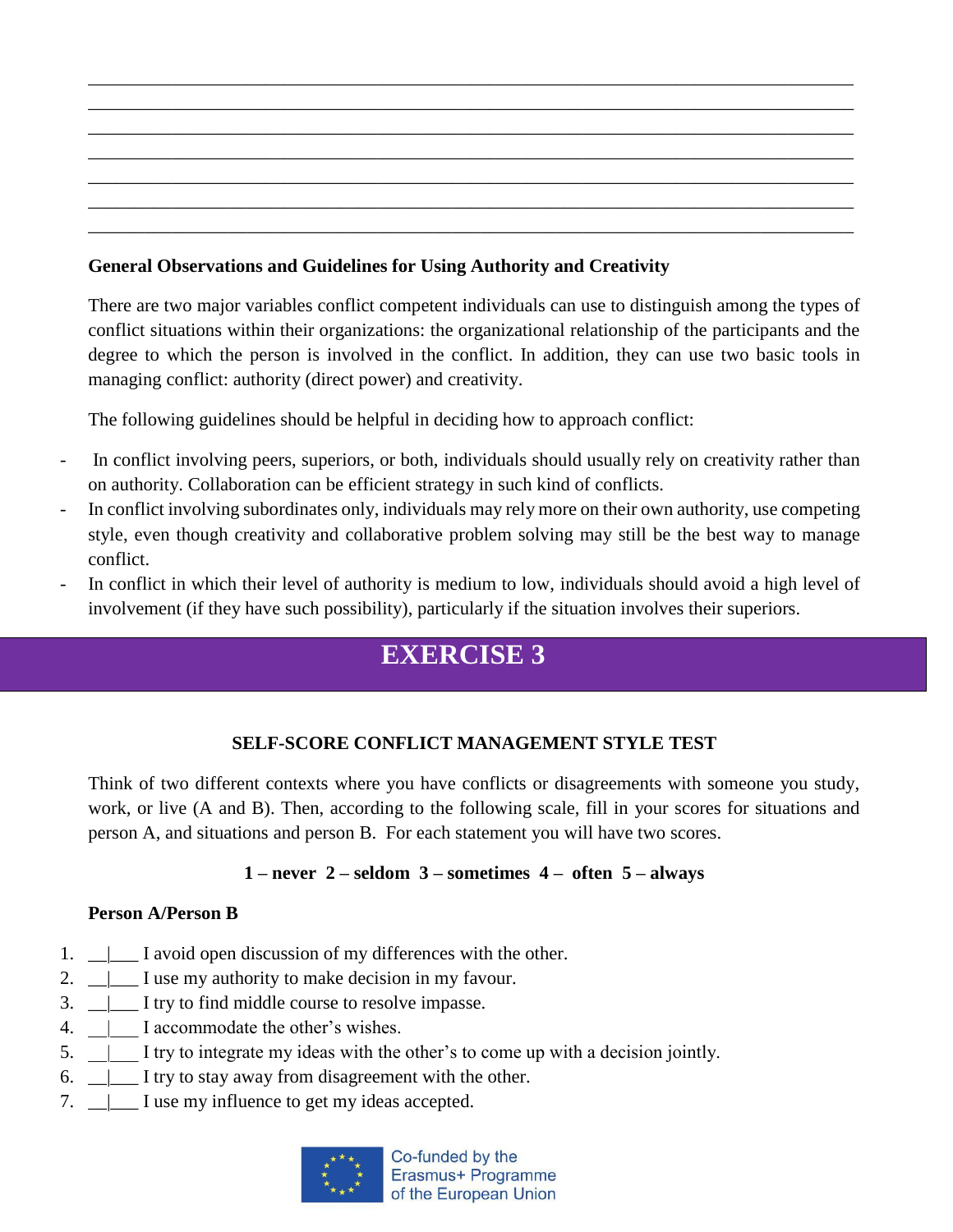- 8.  $\Box$  I propose a middle ground for breaking deadlocks.
- 9.  $\Box$  I give in to the other's wishes.
- 10.  $\Box$  I try to work with the other to find solutions that satisfy both our expectations.
- 11.  $\Box$  I try to keep my disagreement to myself in order to avoid hard feelings.
- 12.  $\Box$  I generally pursue my side of an issue.
- 13.  $\Box$  I negotiate with the other to reach a compromise.
- 14.  $\parallel$  I generally try to satisfy the other's needs.
- 15. \_\_|\_\_\_ I try to investigate an issue to find a solution acceptable to us.
- 16.  $\Box$  I try to avoid unpleasant exchanges with the other.
- $17.$  <u>|</u> \_\_\_ I use my power to win.
- 18.  $\Box$  I use "give and take" so that a compromise can be made.
- 19.  $\parallel$  I try to satisfy the other's expectations.
- 20.  $\parallel$  I try to bring all our concerns out in the open so that the issues can be resolved.

Scoring: Please transfer your scores on the following statements to the appropriate cell in the table below. Then add the columns: to obtain a total for each category.

| A B                     | A B                        | A B          | A B                        | A B                           |
|-------------------------|----------------------------|--------------|----------------------------|-------------------------------|
| 1.                      | 2.                         | 3.           | 4.                         | 5.                            |
| 6.                      | 7.                         | 8.           | 9.                         | 10.                           |
| 11.                     | 12.                        | 13.          | 14.                        | 15.                           |
| 16.                     | 17.                        | 18.          | 19.                        | 20.                           |
|                         |                            |              |                            |                               |
| Totals:                 | Totals:                    | Totals:      | Totals:                    | Totals:                       |
| Avoiding,<br>withdrawal | Dominating,<br>competition | Compromising | Obliging,<br>accommodation | Integrating,<br>collaboration |

#### **Results:**

You have scores for the five conflict management strategies, across two different contexts. The column with the highest point totals shows conflict management strategy the most typical for you. Compare your score totals for both A and B contexts. If results for the most typical conflict management strategy are relatively consistent in both contexts, it means that this conflict management strategy is your consistent conflict management style.

| $1+6+11+16$ | $2+7+12+17$ | $3+8+13+18$ | $4+9+14+19$   | $5+10+15+20$  |
|-------------|-------------|-------------|---------------|---------------|
| Avoidance   | Competition | Compromise  | Accommodation | Collaboration |

Source: Adapted from M. H. Rahim and N. R. Magner (1995).